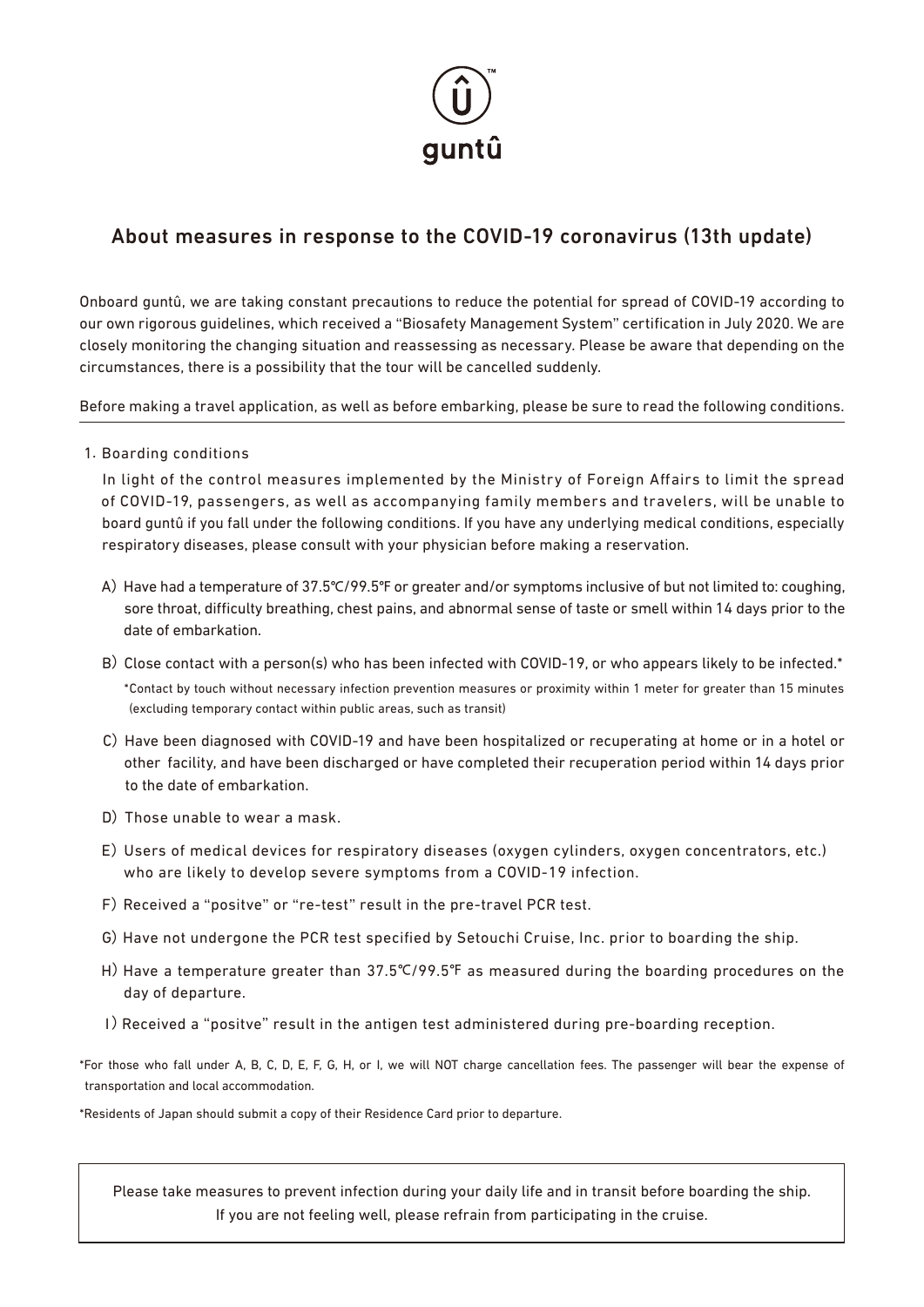# 2.Implementation of PCR testing and antigen testing in order to prevent the spread of COVID-19

 In order to ensure the health, safety, and comfort of our passengers and crew aboard guntû, we will administer antigen tests to guests prior to boarding, in addition to PCR tests conducted 10-12 days before departure. The cost of testing is included in the travel rate.

### PCR testing for the novel coronavirus

Approximately 15 days before departure, a COVID-19 PCR testing kit (Japanese and global standard) will be sent from Genesis Healthcare Co. to the address listed in your travel application. After receiving the testing kit, follow the instructions to perform the sample collection on your own. Return the sample by mail before the date listed in the email. No postage is necessary. A "negative" result is necessary in order to embark. The guntû Desk will notify you if your test result is "positve" or "re-test."

How to take a sample

https://covid-19.genelife.jp/guide/ecvp200715/guide-01

https://youtu.be/YT68cVnqjcI (Video) \*Subtitles are in Japanese only.

- \*1: Only a sample from the traveling passenger is valid. If use of another individual's sample is discovered, permission to travel will be denied.
- \*2: Upon conducting this test, the passenger information listed in the travel application (Name, Sex, Date of Birth, Address, Telephone Number) will be provided to the testing company. Please understand that reservations cannot be made without acceptance of the sharing of this personal information.

For passengers who have traveled abroad (including transit/transit passengers) within 10 days prior to the day before embarkation, the PCR test specified by us will be exempted upon submission of the following two items.

- ・Certificate of negative result from PCR test administered within 72 hours before departure from foreign country
- ・Agreement for boarding

Overseas residents who enter Japan more than 10 days prior to the day before embarkation are required to take the PCR test designated by the Company. The date of the test differs for each departure date and will be announced at the time of booking.

Please note that the above conditions are subject to change depending on the future epidemic situation.

#### Antigen testing for the novel coronavirus

Antigen tests will be administered on the day of departure in the Setouchi Lounge. Boarding will be contingent upon a "negative" result.

https://guntu.jp/wordpress/wp-content/uploads/2022/01/SC\_guntu\_COVID-19-Antigen-Saliva-Pen\_EN\_202101.pdf





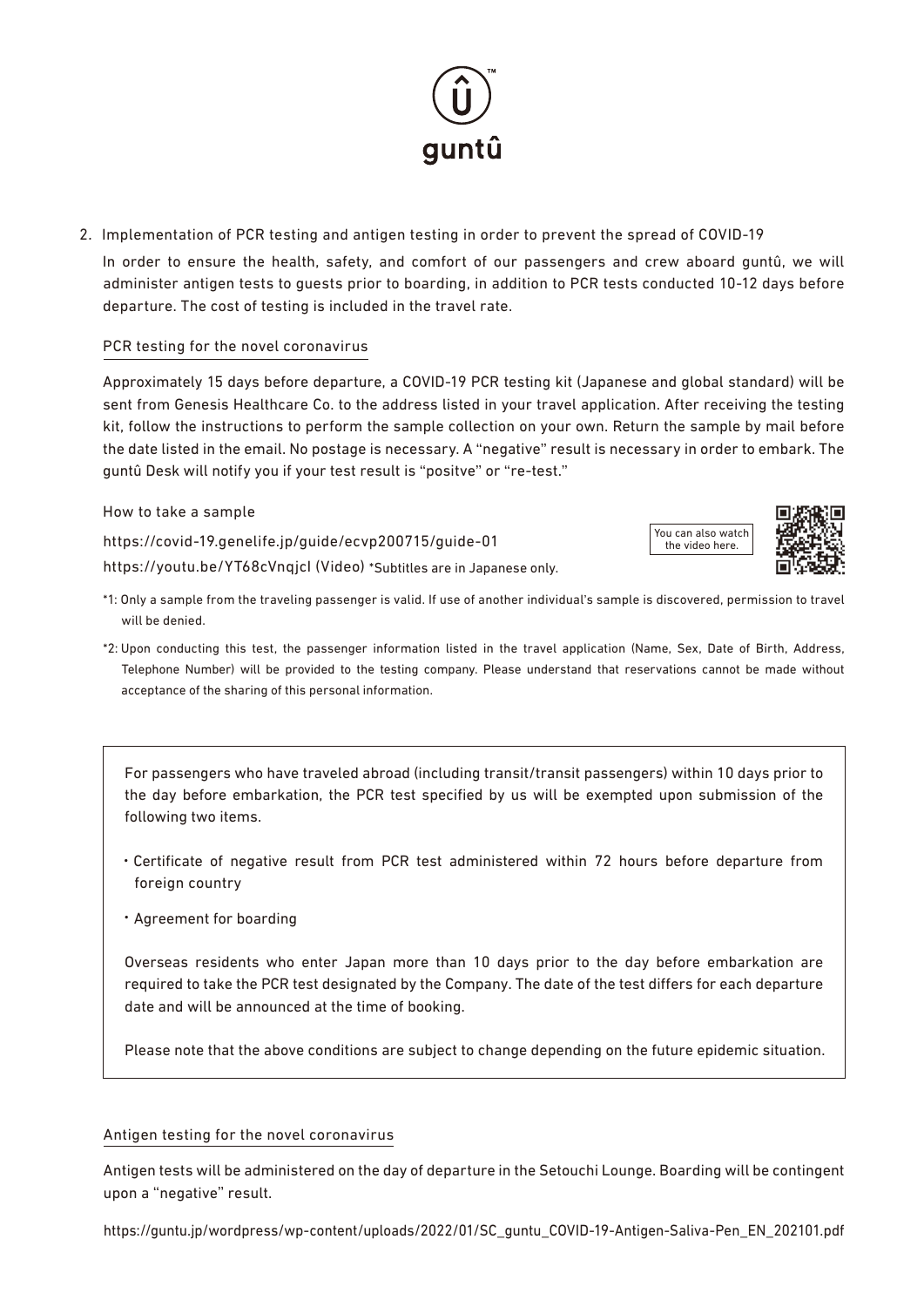# auntû

#### 3.On day of departure

- Please wear a mask.
- After arriving at the Setouchi Lounge, quests will be asked to fill out a health questionnaire and cooperate with a temperature check and antigen test. If you are found to have a temperature above 37.5℃/99.5℉, or a "positve" result in the antigen test at that time, you (and accompanying passengers and close contacts)\* will be unable to board the ship. We will not charge you a cancellation fee but accommodation and transportation to and from Bella Vista Marina will be at your expense.
- Guests must disinfect their hands with alcohol-based disinfectant before boarding.
- ●Guests will be requested to present identification in accordance with the guidelines of the Ministry of Land, Infrastructure, Transport, and Tourism.

\*1: The determination of who constitutes a close contact will be made by the local public health center.

4.If you start to feel sick while on board or notice any irregular symptoms

 Please alert our crew as soon as possible if you feel sick while on board. We will administer antigen tests to you and any close contacts. If the test returns a "positve" result, the cruise will be cancelled. Any positve passengers and their close contacts will be quarantined until the ship returns to Bella Vista Marina. Other guests will be asked to remain in their cabins. In the case that the test returns a "negative" result, the captain may still determine that the symptoms require quarantine or disembarkation at the nearest port.

5.Use of personal information

In the event of an official request, we may be compelled to submit the information listed in the travel application form (name, address, birthdate, sex, phone number, emergency contact) to the authorities.

6.Enhancing hygiene and cleanliness onboard guntû

 We will sanitize public areas such as handrails and elevator frequently. In addition, hand disinfectant will be made available at various places around the ship. The book and magazine service on board will be suspended.

#### ● Dining Area

We ask all guests to disinfect hand upon entering the dining area. Reservations will be required to maintain social distance.

#### ● Spa Area

We will open gym, communal baths and treatment rooms. However, some treatments may not be available.

#### ● Off-ship Activities

When departing for and returning from off-ship activities, we ask for your cooperation with a thermal camera temperature check and hand disinfection at the sub-entrance, and that you wear a mask during excursions from the ship. In order to maintain social distance during off-ship activities, earphones will be provided to listen to the guide. Activities on board/on shore may be subject to change or cancellation depending on the situation.

#### ● Cabins

Cleaning and turndown service in your cabin will be conducted according to your wishes.

7. Visitors

 In principle, we do not allow visitors to board. For authorized people who need to be on board for business purposes, we will carry out the same procedures described in (8).